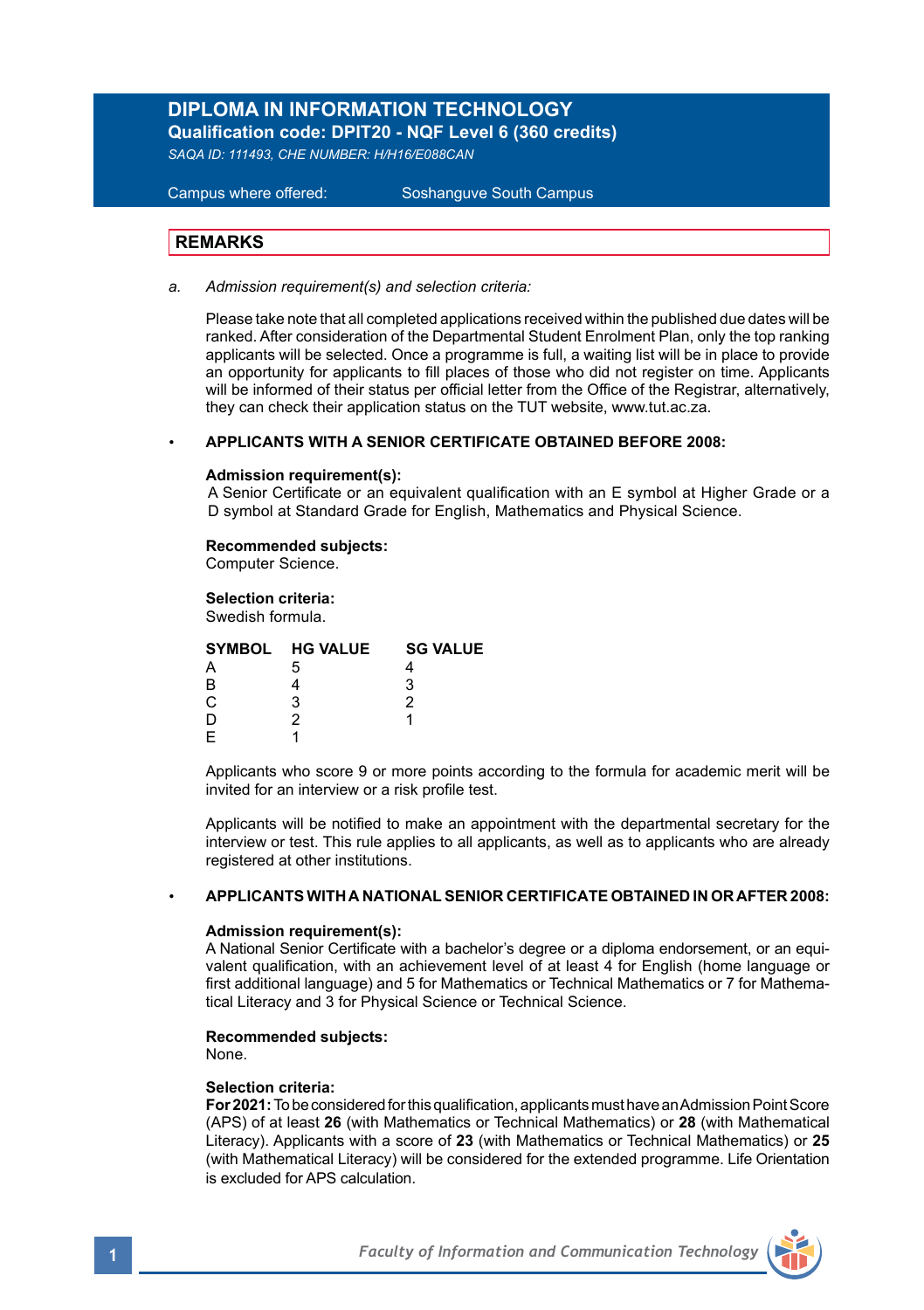**As from 2022:** To be considered for this qualification, applicants must have an Admission Point Score (APS) of at least **26** (with Mathematics or Technical Mathematics) or **28** (with Mathematical Literacy). Applicants with a score of **23** (with Mathematics or Technical Mathematics) or **25** (with Mathematical Literacy) will be considered for the extended programme. Life Orientation is excluded for APS calculation. Candidates who successfully completed the National Diploma: Information Technology (Extended) might also be considered.

### **Assessment procedures:**

 No further assessment will be done. Applicants who achieve the minimum APS will be con sidered until the programme complement is full.

### • **APPLICANTS WITH A NATIONAL CERTIFICATE (VOCATIONAL):**

### **Admission requirement(s):**

A National Certificate (Vocational) with a bachelor's degree or a diploma endorsement, with at least 50% (APS of 4) for English (home language or first additional language) and 60% for Mathematics (APS of 5) or 80% for Mathematical Literacy (APS of 7) and 50% for Life Orientation (excluded for APS calculation) and 40% (APS of 3) for Physical Science/Applied Engineering Technology at least 50% (APS of 4) in any two other vocational subjects

### **Selection criteria:**

**For 2021:** To be considered for this qualification, applicants must have an Admission Point Score (APS) of at least **26** (with Mathematics) or **28** (with Mathematical Literacy). Applicants with a score of **23** (with Mathematics or Technical Mathematics) or **25** (with Mathematical Literacy) will be considered for the extended programme. Life Orientation is excluded for APS calculation. **As from 2022:** To be considered for this qualification, applicants must have an Admission Point Score (APS) of at least **26** (with Mathematics) or **28** (with Mathematical Literacy). Applicants with a score of **23** (with Mathematics or Technical Mathematics) or **25** (with Mathematical Literacy) will be considered for the extended programme.Life Orientation is excluded for APS calculation. Candidates who successfully completed the National Diploma: Information Technology (Extended) might also be considered.

### **Assessment procedures:**

No further assessment will be done. Applicants who achieve the minimum APS will be con sidered until the programme complement is full.

### • **APPLICANTS WITH A NATIONAL N CERTIFICATE AS PUBLISHED IN NATED 191: (NQF LEVEL 4):**

### **Admission requirement(s):**

A National Senior Certificate and a National N Certificate as published in Nated 191: N3 (NQF Level 4) issued by both the Department of Higher Education (DHET) and the Council for Quality Assurance in General and Further Education and Training (Umalusi), with at least 50% (APS of 4) for English and 60% (APS of 5) for Mathematics N3 and Engineering Sciences N3

- *b. Recognition of Prior Learning (RPL), equivalence and status:* See Chapter 30 of Students' Rules and Regulations.
- *c. Intake for the qualification:*  January only.
- *d. Minimum duration:* Three years.
- *e. Presentation:*  Day classes. Classes and assessments take place during the week and on Saturdays.
- *f. Exclusion and readmission:* See Chapter 2 of Students' Rules and Regulations.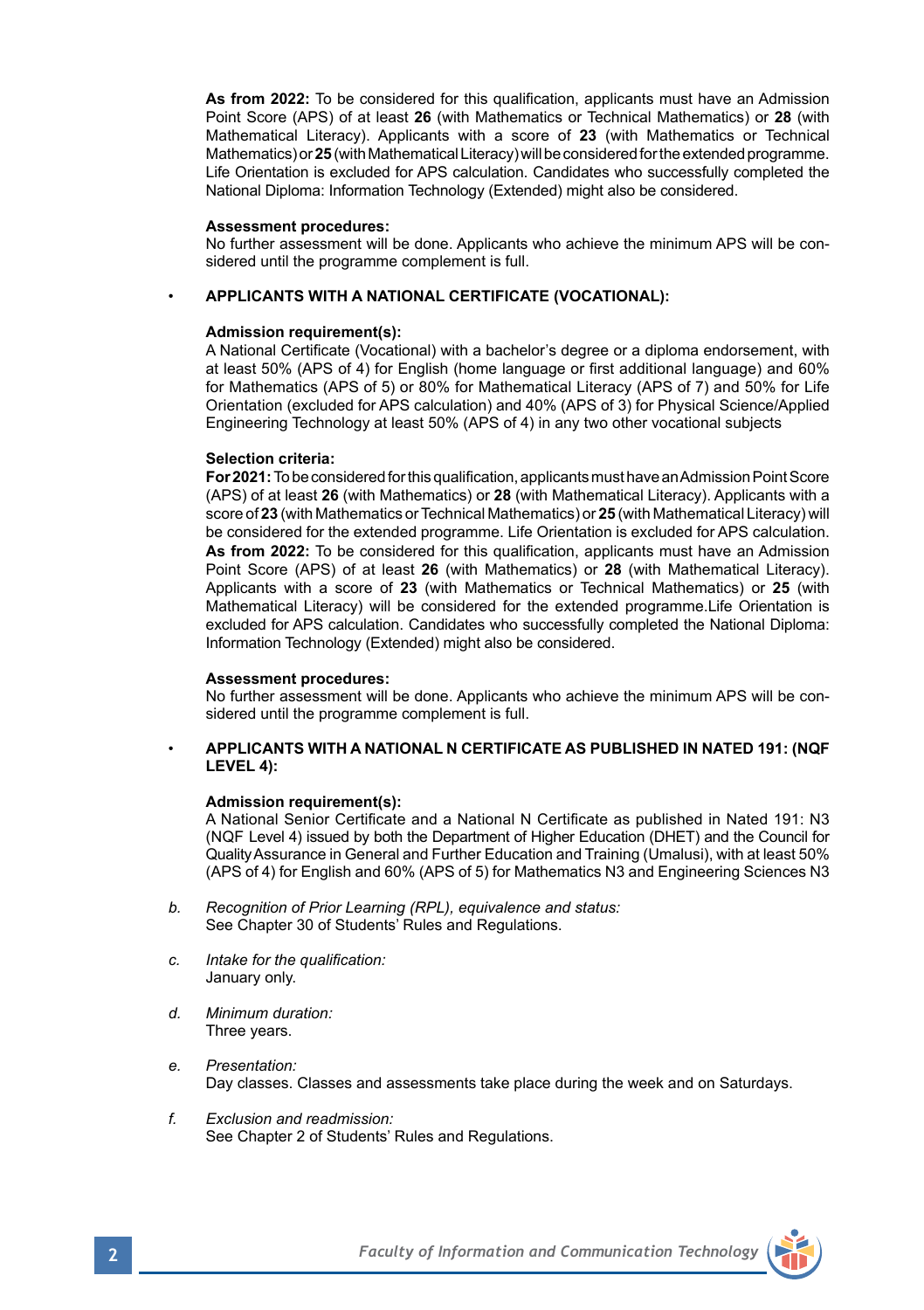*g. Industrial Exposure 326R (Work-Integrated Learning):* See Chapter 5 of Students' Rules and Regulations.

## **CURRICULUM**

|                                                                  | <b>CURRICULUM</b>                                                                                                  |                   |                      |                                                                      |  |  |  |  |
|------------------------------------------------------------------|--------------------------------------------------------------------------------------------------------------------|-------------------|----------------------|----------------------------------------------------------------------|--|--|--|--|
| <b>FIRST YEAR</b>                                                |                                                                                                                    |                   |                      |                                                                      |  |  |  |  |
| Modules are offered as determined by the Head of the Department. |                                                                                                                    |                   |                      |                                                                      |  |  |  |  |
| CODE                                                             | <b>MODULE</b>                                                                                                      | <b>NOF-L</b>      | <b>CREDIT</b>        | <b>PREREQUISITE MODULE(S)</b>                                        |  |  |  |  |
| 16E105X                                                          | <b>Communication for Academic</b><br>purpose                                                                       | (5)               | (10)                 |                                                                      |  |  |  |  |
| <b>INF125D</b>                                                   | Information Literacy (block<br>module)                                                                             | (5)               | (3)                  |                                                                      |  |  |  |  |
| LFS125X                                                          | Life Skills (block module)                                                                                         | (5)               | (2)                  |                                                                      |  |  |  |  |
| <b>FIRST SEMESTER</b>                                            |                                                                                                                    |                   |                      |                                                                      |  |  |  |  |
| CN1115D<br>DSM116D<br>TRO115D                                    | Computer Networks 115R<br>Discrete Mathematics 115R<br>Introduction to Programming 115R (5)                        | (5)<br>(6)        | (15)<br>(15)<br>(15) |                                                                      |  |  |  |  |
| <b>SECOND SEMESTER</b>                                           |                                                                                                                    |                   |                      |                                                                      |  |  |  |  |
| CAT116D<br>CN2115D<br><b>HSP115D</b>                             | Computer Architecture 125R<br><b>Computer Networks 125R</b><br>History of Computing and<br>Information Models 115R | (6)<br>(5)<br>(5) | (15)<br>(15)<br>(15) | Discrete Mathematics 115R<br>Computer Networks 115R                  |  |  |  |  |
| PPG115D                                                          | Principles of Programming 125R                                                                                     | (5)               | (15)                 | Introduction to Programming 115R                                     |  |  |  |  |
| TOTAL CREDITS FOR THE SECOND YEAR:                               |                                                                                                                    |                   | 120                  |                                                                      |  |  |  |  |
| <b>SECOND YEAR</b>                                               | Modules are offered as determined by the Head of the Department.                                                   |                   |                      |                                                                      |  |  |  |  |
| <b>CODE</b>                                                      | <b>MODULE</b>                                                                                                      | <b>NOF-L</b>      | <b>CREDIT</b>        | <b>PREREQUISITE MODULE(S)</b>                                        |  |  |  |  |
| <b>FIRST SEMESTER</b>                                            |                                                                                                                    |                   |                      |                                                                      |  |  |  |  |
| CN1216D<br>OOR216D                                               | Computer Networks 215R<br>Object-Orientated                                                                        | (6)               |                      |                                                                      |  |  |  |  |
|                                                                  |                                                                                                                    | (6)               | (15)<br>(15)         | Computer Networks 125R<br>Introduction to Programming 115R           |  |  |  |  |
| OSY216D<br><b>PS1216D</b>                                        | Programming 216R<br>Operating Systems 226R<br>Computer Security 215R                                               | (6)<br>(6)        | (15)<br>(15)         | Computer Architecture 125R<br>Computer Networks 125R                 |  |  |  |  |
|                                                                  | TOTAL CREDITS FOR THE SEMESTER:                                                                                    |                   | 60                   |                                                                      |  |  |  |  |
| <b>SECOND SEMESTER</b>                                           |                                                                                                                    |                   |                      |                                                                      |  |  |  |  |
| AOR216D                                                          | Advanced Object-Oriented                                                                                           | (6)               | (15)                 | Object-Orientated                                                    |  |  |  |  |
| CN2216D<br>VMA216D                                               | Programming 226R<br>Computer Networks 226R<br>Virtual Machines 216R                                                | (6)<br>(6)        | (15)<br>(15)         | Programming 216R<br>Computer Networks 215R<br>Computer Security 215R |  |  |  |  |
|                                                                  | plus one of following modules:                                                                                     |                   |                      |                                                                      |  |  |  |  |
| <b>PS2216D</b><br>WOR216D                                        | Computer Security 226R<br>Web Organisation 226R                                                                    | (6)<br>(6)        | (15)<br>(15)         | Computer Security 215R                                               |  |  |  |  |

TOTAL CREDITS FOR THE SECOND YEAR: **120**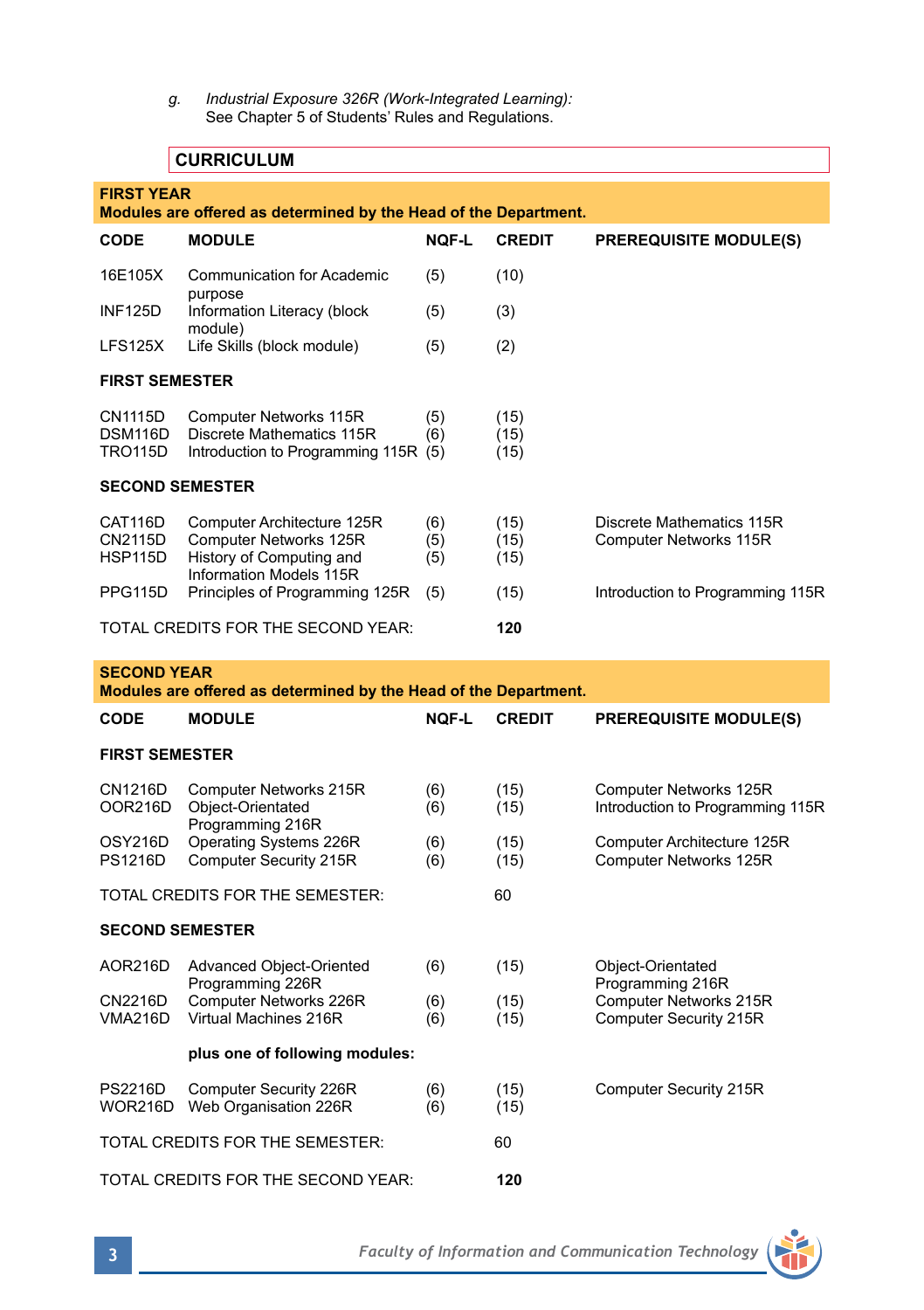| This module covers advanced concepts of object-orientated programming such as data structures, multi-<br>threading, database connectivity and client-server applications. (Total tuition time: not available)                                                                                                                                                                                                                                           |                         |
|---------------------------------------------------------------------------------------------------------------------------------------------------------------------------------------------------------------------------------------------------------------------------------------------------------------------------------------------------------------------------------------------------------------------------------------------------------|-------------------------|
| C                                                                                                                                                                                                                                                                                                                                                                                                                                                       |                         |
| <b>COMMUNICATION FOR ACADEMIC PURPOSE (16E105X)</b><br>(Module custodian: ICT First Years' and Foundation Unit)                                                                                                                                                                                                                                                                                                                                         | <b>1 X 3-HOUR PAPER</b> |
| This module applies a variety of listening and note taking skills for academic and professional purposes,<br>different reading strategies appropriate to the purpose for reading in both an academic and professional en-<br>vironment, composes a selection of written texts related to a specific field of study. Plan, draft, revise and edit<br>written work for clarity, coherence, style and appropriateness. (Total tuition time: not available) |                         |
| <b>COMPUTER ARCHITECTURE 125R (CAT116D)</b>                                                                                                                                                                                                                                                                                                                                                                                                             | <b>1 X 3-HOUR PAPER</b> |
| (Module custodian: Department of Computer Systems Engineering)                                                                                                                                                                                                                                                                                                                                                                                          |                         |
| It covers microcontroller principles and their applications and is concerned with design, development, and<br>construction of microcontroller applications. The student will be introduced to architecture of a microcontroller,<br>memory architectures, DMA transfers, basic I/O principles and devices, interrupts, and embedded application<br>designs. (Total tuition time: not available)                                                         |                         |

# **plus one of following modules:** RAL316D Resource Allocation 316R (6) (15) Computer Networks 226R<br>CSY316D Computer Security 316R (6) (15) Computer Security 226R Computer Security 316R (6) (15) TOTAL CREDITS FOR THE SEMESTER: 60 **SECOND SEMESTER**

NMG316D Network Management 316R (6) (15)<br>WNE316D Wireless Networks 316R (6) (15)

**Modules are offered as determined by the Head of the Department.**

**CODE MODULE NQF-L CREDIT PREREQUISITE MODULE(S)**

CNT316D Computer Networks 316R (6) (15) Computer Networks 226R<br>NMG316D Network Management 316R (6) (15)

WNE316D Wireless Networks 316R (6) (15) Computer Networks 215R

**(On completion of all first- second and third year (first semester) modules).**

| IEX316D | Industrial Exposure 326R             | (6) | (60) |
|---------|--------------------------------------|-----|------|
|         | TOTAL CREDITS FOR THE SEMESTER:      |     | 60   |
|         | TOTAL CREDITS FOR THE THIRD YEAR:    |     | 120  |
|         | TOTAL CREDITS FOR THE QUALIFICATION: |     | 360  |

## **MODULE INFORMATION (OVERVIEW OF SYLLABUS)**

The syllabus content is subject to change to accommodate industry changes. Please note that a more detailed syllabus is available at the Department or in the study guide that is applicable to a particular module. At time of publication, the syllabus content was defined as follows:

### **A**

**THIRD YEAR** 

**FIRST SEMESTER**

# **ADVANCED OBJECT-ORIENTED PROGRAMMING 226R (AOR216D) 1 X 4-HOUR COMPUTER-BASED** *(Module custodian: Department of Computer Science)*

This module covers advanced concepts of object-orientated programming such as data structures, multithreading, dat

### **C**

# *(Module customian: Indeeding Foundation Foundation Foundation Index*

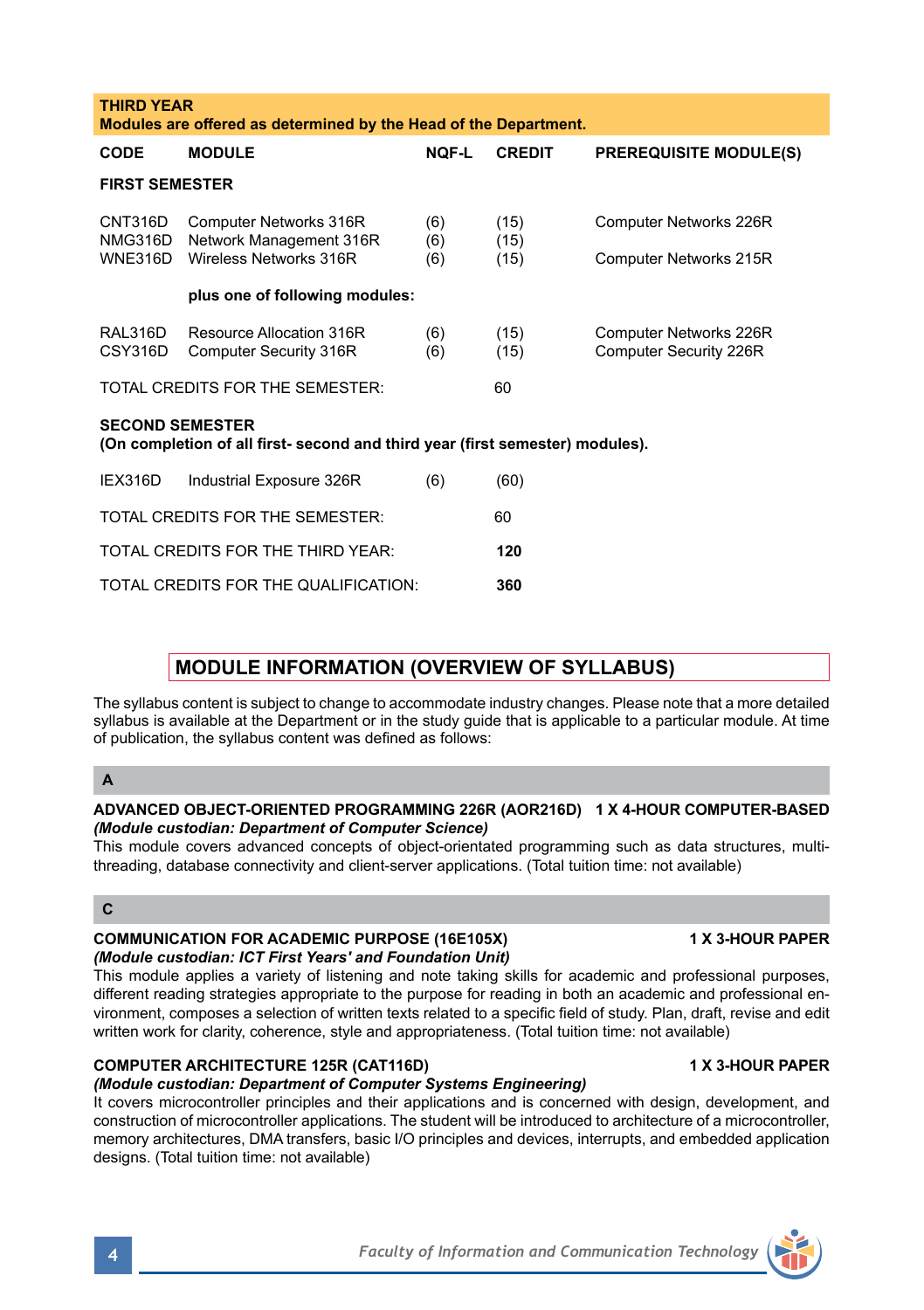# **COMPUTER NETWORKS 115R (CN1115D) 1 X 3-HOUR PAPER**

### *(Module custodian: End User Computing Unit)*

The content of this module include an overview of the evolution of computer networks and the Internet, a discussion of computer networks models and architectures, and the description and usage of the common networked applications including web, e-mail, file transfer, telnet, wikis. (Total tuition time: not available)

### **COMPUTER NETWORKS 125R (CN2115D) 1 X 3-HOUR PAPER**

*(Module custodian: Department of Information Technology)*  This module provides students with the necessary techniques to design and implement computer network solutions to simple problems using emerging technologies, distributed computing and common network applications. (Total tuition time: not available)

### **COMPUTER NETWORKS 215R (CN1216D) 1 X 3-HOUR PAPER**

### *(Module custodian: Department of Information Technology)*

The student will apply basic network concepts such as network optimization, routing protocol configuration, system migration and upgrading, problem diagnosis and troubleshooting; and system maintenance. (Total tuition time: not available)

### **COMPUTER NETWORKS 226R (CN2216D)** 1 X 3-HOUR PAPER

# *(Module custodian: Department of Information Technology)*

The module will contribute to knowledge and skills such as VLAN design, VLAN and VTP configuration, VLAN interconnection, troubleshooting, and VLAN connectivity testing. (Total tuition time: not available)

### **COMPUTER NETWORKS 316R (CNT316D)** 1 X 3-HOUR PAPER

### *(Module custodian: Department of Information Technology)*

This module introduces network concepts such as of Cloud services, Elasticity of resources, Virtualization, WAN technologies and Cloud-based data storage and skills such as VPN configuration, Virtualization configuration, and Virtualization testing (Virtualization management) to students. (Total tuition time: not available)

### **COMPUTER SECURITY 215R (PS1216D) 1 X 3-HOUR PAPER**

### *(Module custodian: Department of Information Technology)*

This module covers concepts and applications of basic computer security. This module will contribute to knowledge of CIA (Confidentiality, Integrity, Availability), concepts of risk, threats, vulnerabilities, and attack vectors, authentication and authorisation, access control (mandatory vs. discretionary), concept of trust and trustworthiness, ethics (responsible disclosure), and skills such as fundamentals of authentication servers configuration, configuration of firewalls and basic security tools testing. (Total tuition time: not available)

### **COMPUTER SECURITY 226R (PS2216D)** 1 X 3-HOUR PAPER

### *(Module custodian: Department of Information Technology)*

This module covers browser security model, which includes same-origin policy and threat models in web security. Thus the student will be introduced to computer security concepts such as the basic concepts in information security, including security policies, security models, and security mechanisms; concepts related to applied cryptography; common vulnerabilities in computer programs, and the requirements and mechanisms for identification and authentication. (Total tuition time: not available)

### **COMPUTER SECURITY 316R (CSY316D) 1 X 3-HOUR PAPER**

### *(Module custodian: Department of Information Technology)*

This module introduces cyber security concepts and applications like cryptography, access control mechanisms, auditing, advanced network defence tools and strategies, etc. (Total tuition time: not available)

### **D**

### **DISCRETE MATHEMATICS 115R (DSM116D)** 1 X 3-HOUR PAPER

### *(Module custodian: Department of Computer Systems Engineering)*

This module focuses on the area of discrete structures including important material from areas such as set theory, logic, methods of proofs, graph theory, combinatory, and recursion. The material is pervasive in the areas of data structures and algorithms. (Total tuition time: not available)



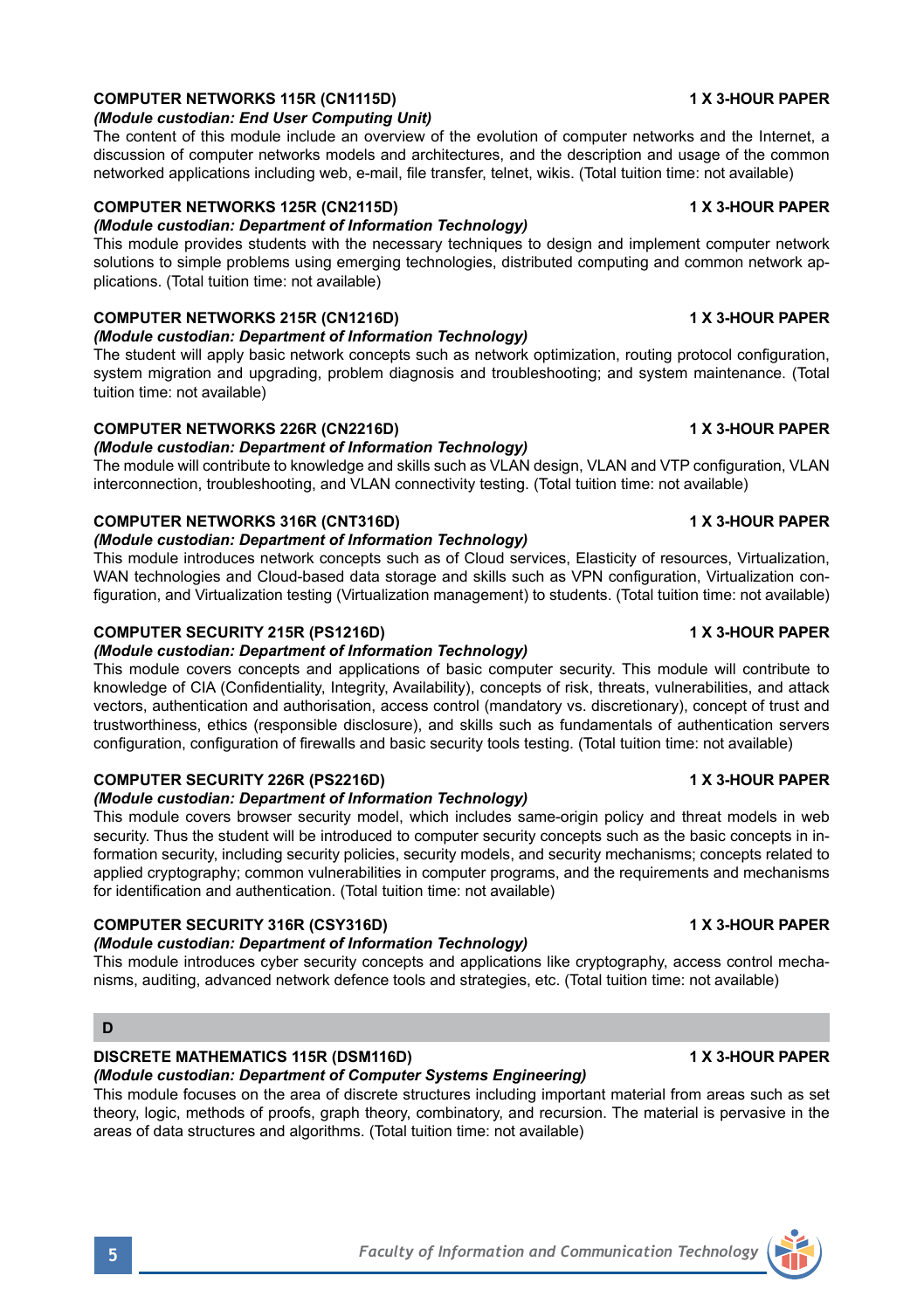### **OPERATING SYSTEMS 226R (OSY216D) 1 X 3-HOUR PAPER**

### *(Module custodian: Department of Computer Systems Engineering)*

This module covers principles of operating systems like process management, interprocess communication and synchronisation, memory management, virtual memory, file system management, device management and security. (Total tuition time: not available)

This module introduces intermediate concepts of object-orientated programming. The module builds upon the knowledge and skills obtained in the "Principles of Programming". (Total tuition time: not available)

## **H**

### **HISTORY OF COMPUTING AND INFORMATION MODELS 115R (HSP115D) 1 X 3-HOUR PAPER** *(Module custodian: Department of Information Technology)*

History of computing and Information Models prepares the student to apply the concepts and applications of any computer networks. The student will be able to apply his/her knowledge of basic network concepts such as history of computer hardware, software, networking; Information storage and retrieval (IS&R); Information management applications; Information capture and representation, key security elements, scalability and network system performance and skills such as Search, retrieval, linking, navigation of information. (Total tuition time: not available)

### **I**

### **INDUSTRIAL EXPOSURE 326R (IEX316D) WORK-INTEGRATED LEARNING**

### *(Module custodian: Department of Information Technology)*

Student to integrate the application of the concepts and principles learned through the theoretical learning of all the modules in the qualification. The student will be able to apply his/her knowledge of theory acquired in the qualification. (Total tuition time: not available)

### **INFORMATION LITERACY (INF125D) CONTINUOUS ASSESSMENT**

### *(Module custodian: Directorate of Library and Information Services)*

The purpose for this module is to provide students with an introduction to the competencies required to be an effective student at university. It aims to empower students with the skills, knowledge, abilities and attitudes required to address academic challenges in a proactive and meaningful way. (Total tuition time: not available)

### **INTRODUCTION TO PROGRAMMING 115R (TRO115D) 1 X 4-HOUR COMPUTER-BASED** *(Module custodian: Department of Computer Science)*

The focus of this module is to introduce students to intermediate object oriented programming concepts such as selection control structures, iteration control structures; and manipulation of strings, characters and primitive arrays. (Total tuition time: not available)

### **L**

### **LIFE SKILLS (LFS125X) CONTINUOUS ASSESSMENT**

### *(Module custodian: Directorate of Student Development and Support)*

The purpose for this module is to provide students with an introduction to the competencies required to be an effective student at university. It aims to empower students with the skills, knowledge, abilities and attitudes required to address academic challenges in a proactive and meaningful way. (Total tuition time: not available)

### **N**

### **NETWORK MANAGEMENT 316R (NMG316D) 1 X 3-HOUR PAPER**

### *(Module custodian: Department of Information Technology)*

The student will be able to apply his/her knowledge of basic network concepts such as network management issues, access control mechanisms, multiple LANs management, network troubleshooting, and skills such as routing optimization and network monitoring tools implementation. (Total tuition time: not available)

### **O**

### **OBJECT-ORIENTED PROGRAMMING 216R (OOR216D) 1 X 4-HOUR COMPUTER-BASED** *(Module custodian: Department of Computer Science)*